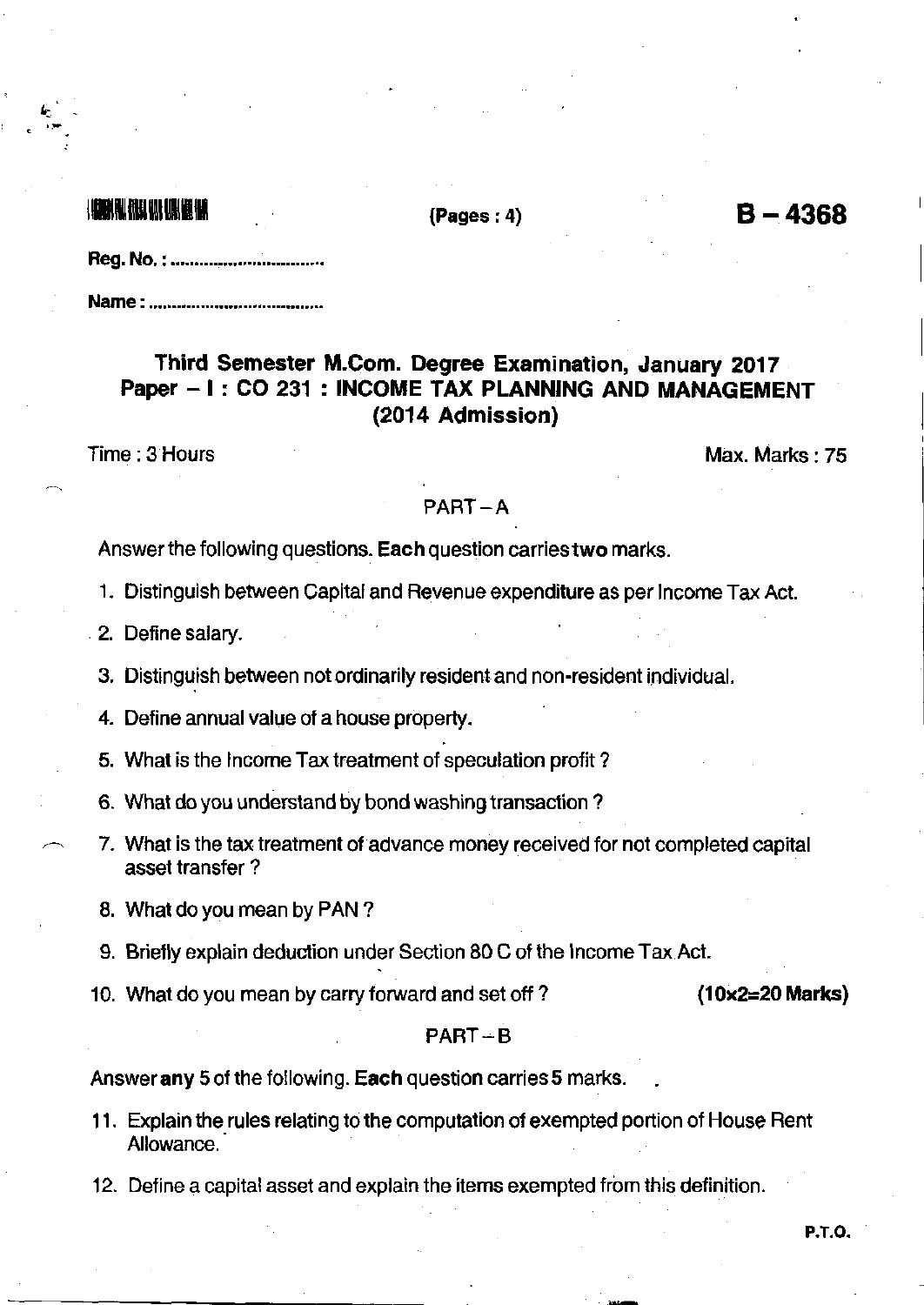# identification and the control of the control of the control of the control of the control of the control of t<br>in the control of the control of the control of the control of the control of the control of the control of th

13. Mr. X is the owner of 3 houses which are all let out and are not governed by the Rent Control Act. From the following compute the Gross Annual Value in each . case.

| <b>Particulars</b>     | House l | <b>House II</b> | <b>House III</b> |
|------------------------|---------|-----------------|------------------|
|                        | Rs.     | Rs.             | Rs.              |
| <b>Municipal Value</b> | 30,000  | 20,000          | 35,000           |
| <b>Fair Rent</b>       | 36,000  | 24,000          | 32,000           |
| <b>Actual Rent</b>     | 32,000  | 28,000          | 30,000           |

- 14. From the following, compute the Total income of Mr. D for the Assessment Year 2015-16.
	- a) Loss from house property  $\text{Rs.}(-)$  8,000.
	- b) Short term capital gain on sale of shares Rs. 95,000.
	- c) Long term capital loss on sale of bonds Rs.  $(-)$  85,000.
	- d) lnterest on Government securities Bs. 18,000.
	- e) The Assessee has unabsorbed depreciation of Rs. 35,000 being brought forward from 2013. Assessee has closed this business and all assels have been disposed off.
- 15. Explain the clubbing provision of income.
- 16. Detine agriculture income.
- 17. Explain the provision relating to carried forward and set off in case of loss from a discontinued business.
- 18. Distinguish between tax planning and tax evasion.  $(5 \times 5 = 25$  Marks)

### PART-C

Answer any two of the following. Each question carries 15 marks.

19. Mr. Mohan furnishes the following details of his salary. Compute the Income from salary for the Assessment Year 2015-16.

|        |                                                                            | Rs.      |
|--------|----------------------------------------------------------------------------|----------|
|        | 1) Salary                                                                  | 1,80,000 |
|        | 2) Encashment of one month's earned leave                                  | 15,000   |
| ं है उ | 3) Refreshment during office hours at an estimated<br>cost of Rs. 600 p.m. | 7.200    |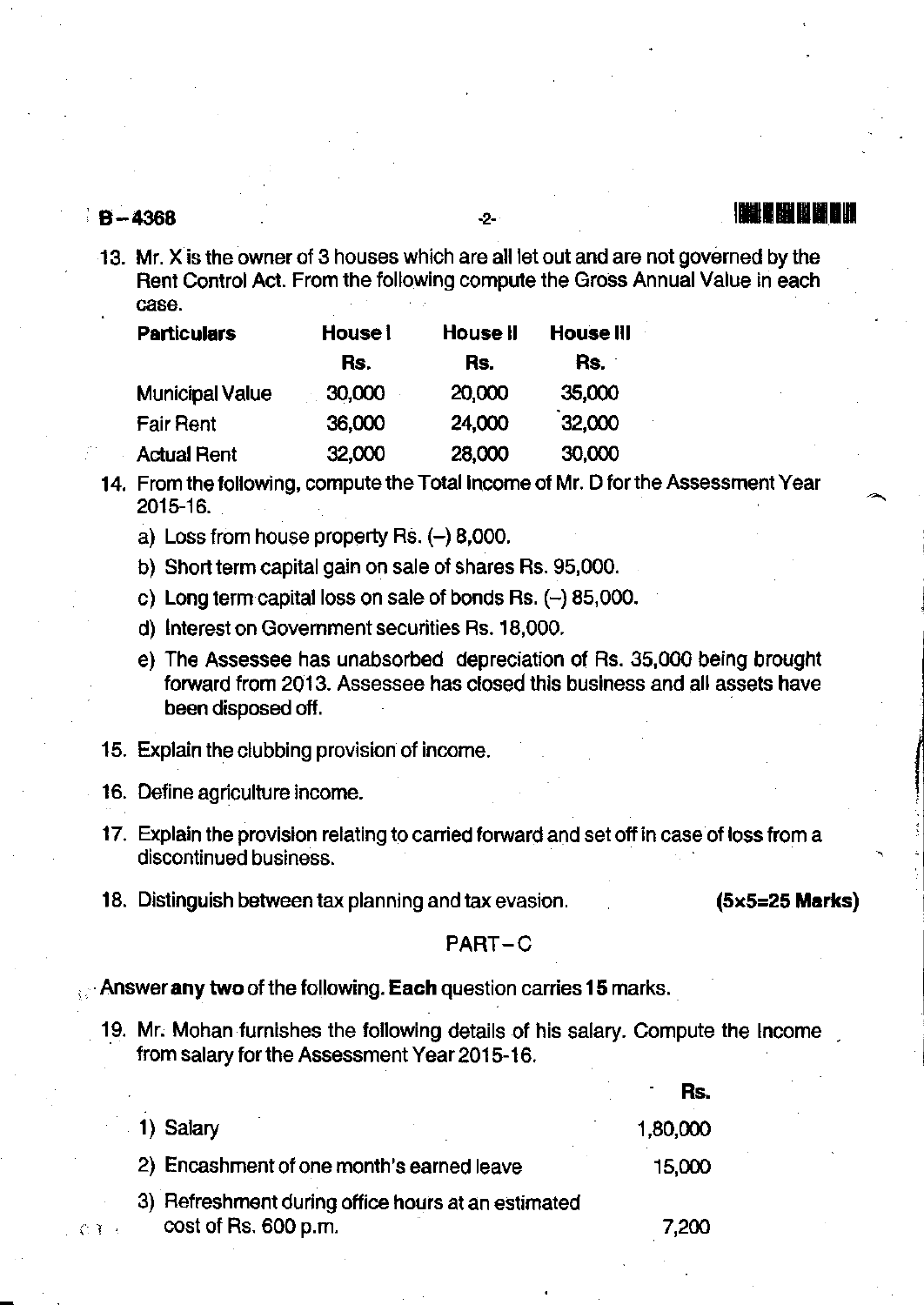|                                              | -3-                                                                                                                                                       |          | $B - 4368$ |
|----------------------------------------------|-----------------------------------------------------------------------------------------------------------------------------------------------------------|----------|------------|
|                                              | 4) The employer provides him lunch at work place in all<br>working days. The cost per meal is Rs. 40                                                      | 12,000   |            |
| 5) The employer paid his club bills          |                                                                                                                                                           | 15,000   |            |
|                                              | 6) The employer has provided him telephone at his<br>residence and paid Rs. 12,000 on account of<br>telephone bills but did not recover anything from him | 12,000   |            |
| paid him                                     | 7) He spend Rs. 12,000 for uniform and the employer                                                                                                       | 9,600    |            |
| period is Rs. 11,000                         | 8) The employer paid a research expenditure allowance<br>of Rs. 1,000 p.m. but his expenditure on research for the                                        | 12,000   |            |
| in medical college @ Rs. 400 p.m.            | 9) Employer granted a scholarship to his son studying                                                                                                     | 4,800    |            |
| 10) Profession tax paid by the employer      |                                                                                                                                                           | 1,000    |            |
| and hotel bills are Rs. 7,000                | 11) Leave travel assistance to him and family paid<br>by the employer. Actual travel cost is Rs. 5,000                                                    | 12,000   |            |
| accounts for the year ended 31-3-2015.       | 20. The Indian Manufacturing Company gives you the following particulars from its                                                                         |          |            |
| <b>Particulars</b>                           |                                                                                                                                                           | Rs.      |            |
| 1) Net Profit as per Profit and Loss Account |                                                                                                                                                           | 9,42,000 |            |
| 2) Contribution to gratuity fund             |                                                                                                                                                           | 1,00,000 |            |

3) Provision for bonus (amount payable as per Bonus Act is Rs. 1,80,000) 2,O0,OOO

4) Fee paid to auditor Rs. 10,000 as audit fee and . Rs. 7,000 for tax representation 17,000